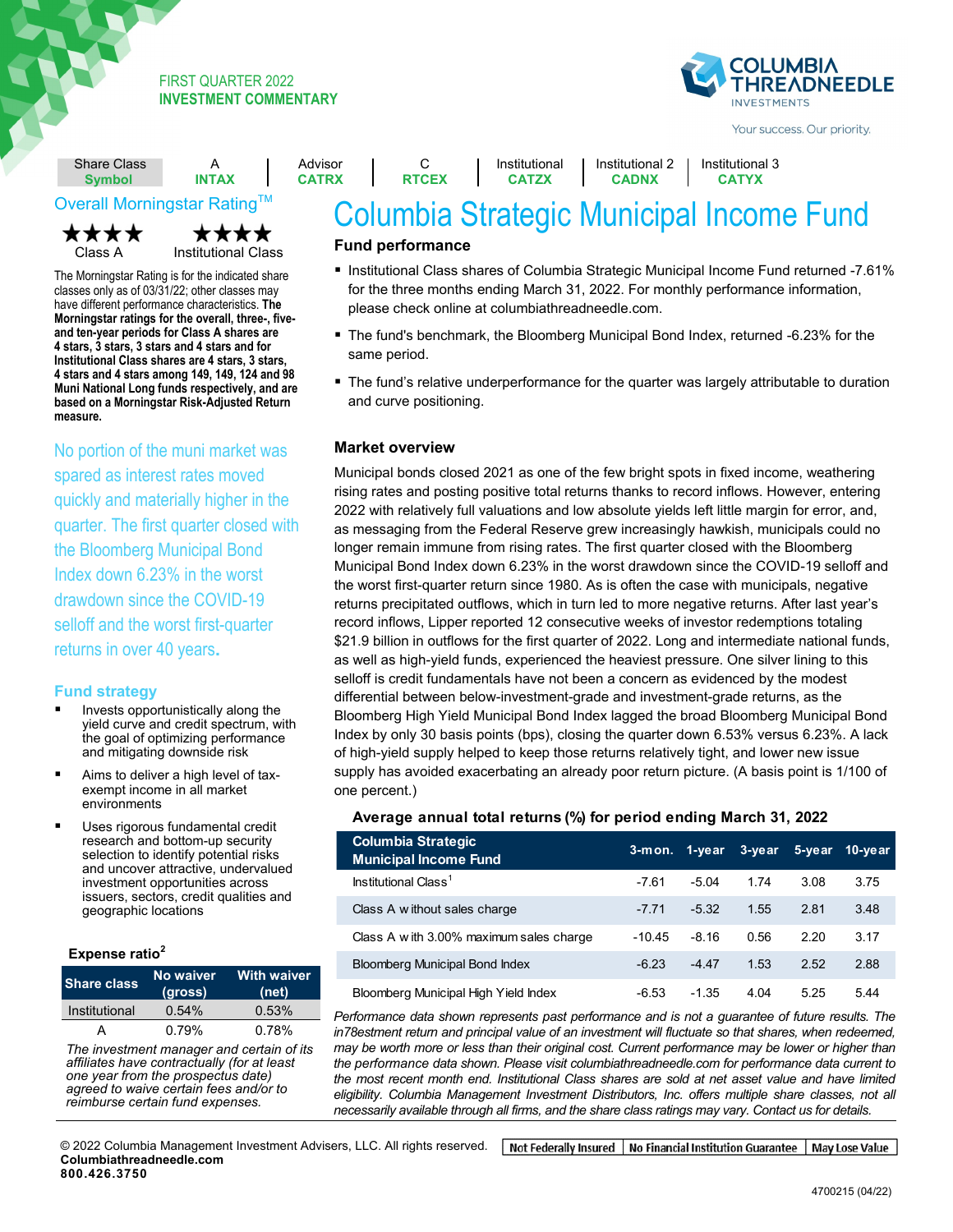

# **Credit Quality (%) as of March 31, 2022**

FIRST QUARTER 2022 **INVESTMENT COMMENTARY**

## **Columbia Strategic Municipal Income Fund**

| AAA                         | 5.4  |
|-----------------------------|------|
| AA                          | 24.7 |
| А                           | 31.9 |
| <b>BBB</b>                  | 18.8 |
| ΒB                          | 3.9  |
| D                           | 1.1  |
| Not rated                   | 11.2 |
| <b>Cash and Equivalents</b> | 3.0  |

Third-party rating agencies provide bond ratings ranging from AAA (highest) to D (lowest). When three ratings are available from Moody's, S&P and Fitch, the middle rating is used. When two are available, the lower rating is used. If only one is available, that rating is used. If a security is Not Rated but has a rating by Kroll and/or DBRS, the same methodology is applied to those bonds that would otherwise be Not Rated. Bonds with no third-party rating are designated as Not Rated. Investments are primarily based on internal proprietary research and ratings assigned by our fixed income investment analysts. Therefore, securities designated as Not Rated do not necessarily indicate low credit quality, and for such securities the investment adviser evaluates the credit quality. Holdings of the portfolio other than bonds are categorized under Other. Credit ratings are subjective opinions of the credit rating agency and not statements of fact and may become stale or subject to change.

Due to rounding, percentages may not add up to 100.

Rising rates coupled with outflows has had a positive side effect for the municipal market. Excluding the brief COVID-19 selloff, tax-exempt yields have not seen these levels since early 2019. Valuations relative to Treasuries ended the first quarter near their long-term averages, and, versus other fixed-income alternatives, taxable equivalent yields were attractive enough to begin enticing even bank and insurance buyers back into the municipal market. Buyers of municipal credit have also been drawn in by the solid fundamentals underpinning state and local governments. On the back of record tax collections, substantial federal aid and a growing economy, municipal credit remains rather healthy. Upgrades continue to outpace downgrades, and, even in the riskiest segments of our market, defaults have been exceptionally low. While rate volatility is likely to remain a factor through the balance of the year, the quarter ended with a positive credit outlook and more attractive entry points for investors.



Source: PERFORM

#### **Quarterly portfolio recap**

The fund's underperformance for the quarter was primarily driven by duration and curve positioning. With an effective duration over the period ranging between 7.5 years to 8.5 years, the longer relative bias detracted amid the sharp increase in yields. (Duration is a measure of a bond's price sensitivity with regard to changes in interest rates.) Hedging activity, via Treasury futures and municipal market data (MMD) rates locks, were offsetting and had limited impact on overall performance. Further holding back relative returns was curve positioning, as longer portions of the municipal market experienced the worst declines. In particular, overweights to maturities 10 years and longer detracted. Sector allocation was mixed for the quarter, with positive contributions from an overweight to continuing care retirement communities (CCRCs) and underweights in education and local general obligation bonds (GOs), while overweights to airports, charter schools and housing detracted from performance. Security selection saw some bright spots with portfolio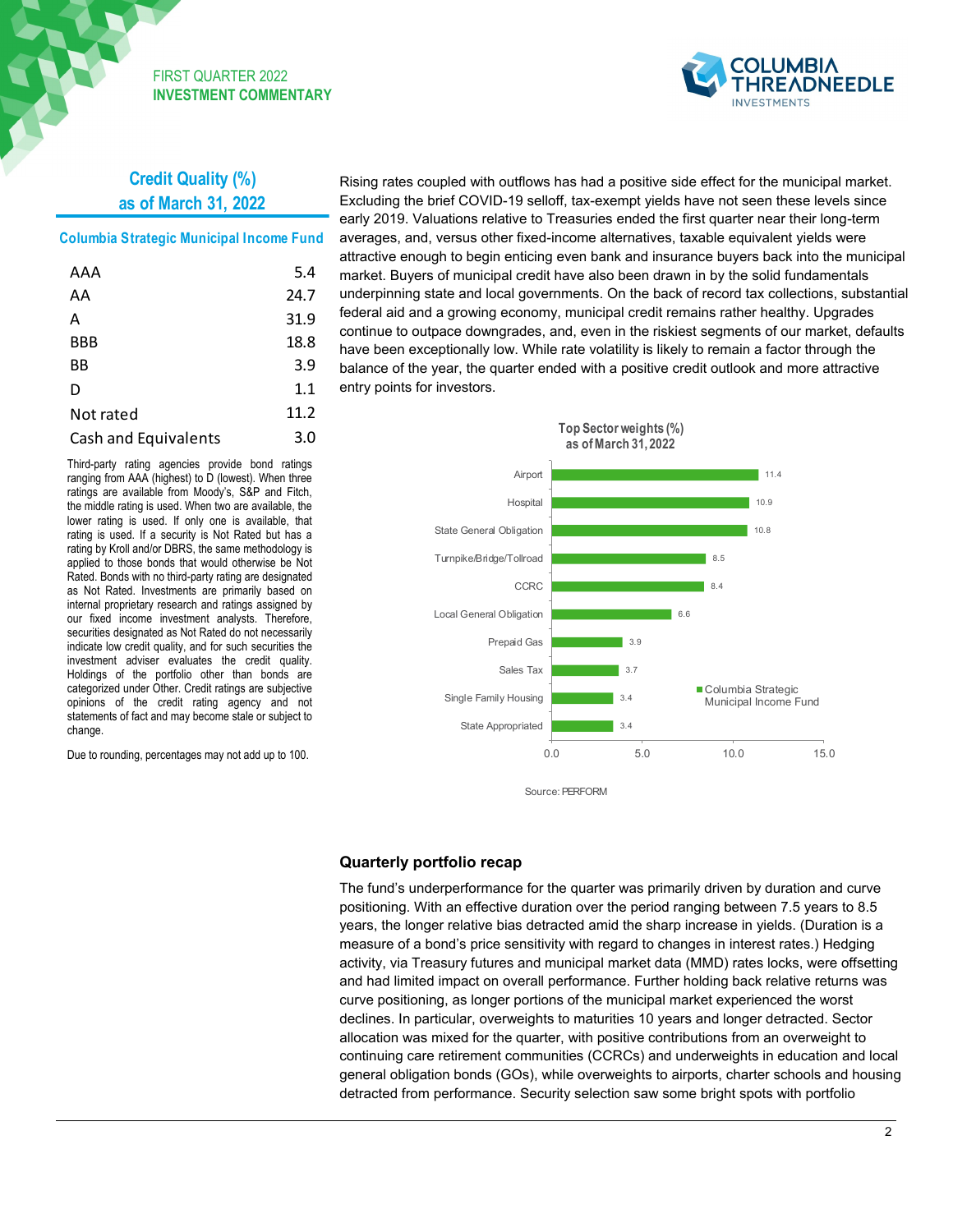



**Columbia Strategic Municipal Income Fund**

| Top holdings (% of net assets):<br>as of March 31, 2022 |      |
|---------------------------------------------------------|------|
| OH Buckeye Tob Settlement<br>Fing 5.000 06/01/2055      | 0 98 |
| PR Sales Tax Restructured<br>Cofina 5,000 07/01/2058    | 0.93 |
| VA Transform 5,000<br>12/31/2052                        | 0.82 |
| TX NTE Segment 3c Proj Toll Rd<br>Amt 5.000 06/30/2058  | 0.73 |
| PR Sales Tax Restructured<br>Cofina 0.000 07/01/2046    | 0.73 |
| SC St Pub Svc Auth 4,000<br>12/01/2052                  | 0.73 |
| DC State Gov 5,000 10/15/2033                           | 0.69 |
| IA Pefa Goldman Gas Proj Rev<br>5.000 09/01/2049        | 0.69 |
| CO St HFA Commonspirit Health<br>4 000 08/01/2044       | 0 68 |
| MI Strategic Fund 5.000<br>12/31/2043                   | 0.65 |

Top holdings exclude short-term holdings and cash, if applicable. Fund holdings are as of the date given, are subject to change at any time, and are not recommendations to buy or sell any security. Current and future bond holdings are subject to risk.

holdings in housing, water and sewer, and pre-refunded issues faring well, partially offsetting negative security selection within state GOs, special tax and airports.

## **Portfolio activity**

Rate volatility and industry-wide fund outflows drove trading volumes higher in the first quarter. While the fund had to contend with outflows, positioning remained intact, as flows were manageable and market liquidity saw healthy two-way markets, albeit at adjusted levels. Sector allocations were relatively stable quarter over quarter, with the largest reductions owing to sourcing liquidity to increase cash within the fund. The largest reductions came from local GOs, state GOs and state-appropriated debt, while maintaining recovery potential left the special tax sector, toll roads and CCRCs untouched, causing their relative percentages within the fund to modestly increase. Duration management over the course of the quarter was largely accomplished through active management of the portfolio. However, our use of Treasury futures and MMD rate locks had offsetting neutral effects. As forward rate expectations became more fully priced into the market, we allowed the portfolio to extend duration as we sold shorter exposure. Given our expectations that the muni curve will flatten in a Fed hiking cycle, we believe the fund is well positioned heading into the second quarter.

## **Outlook**

If history is any guide, municipal outflow cycles can turn around almost as quickly as they begin, and, while we are not ready to call a bottom, the attractive taxable-equivalent yields should begin to entice investors off the sidelines. Summer months in the municipal market typically see increased demand, as a large proportion of maturities and coupon payments are returned to investors. After substantial outflows and tax-loss harvesting from municipal funds, we anticipate this natural seasonal demand should provide some stabilization. Further bolstering the prospects for a rebound from this rout is the renewed discussion of higher tax rates in Washington. Though we do not assign a high probability to major legislation passing before the mid-term elections, the sheer prospect of higher taxation tends to spur demand for tax haven assets such as municipals.

Forward-looking municipal returns are highly dependent on the future path of Fed actions and, by extension, the level and shape of the curve. In previous Fed hiking cycles, the municipal curve has flattened. As rate expectations appear to be getting closer to being fully priced into the market, investors tend to gravitate further out the curve in search of taxexempt income. As we anticipate this dynamic to replay itself in this cycle, it is important for long-term investors to maintain fund positioning with enough recovery potential to benefit from this possibility.

## **Commentaries available via email**

Stay informed about your investments by subscribing to receive commentaries and other fund updates by email. Simply register with our subscription center and choose the publications you'd like to receive. We'll take care of the rest.